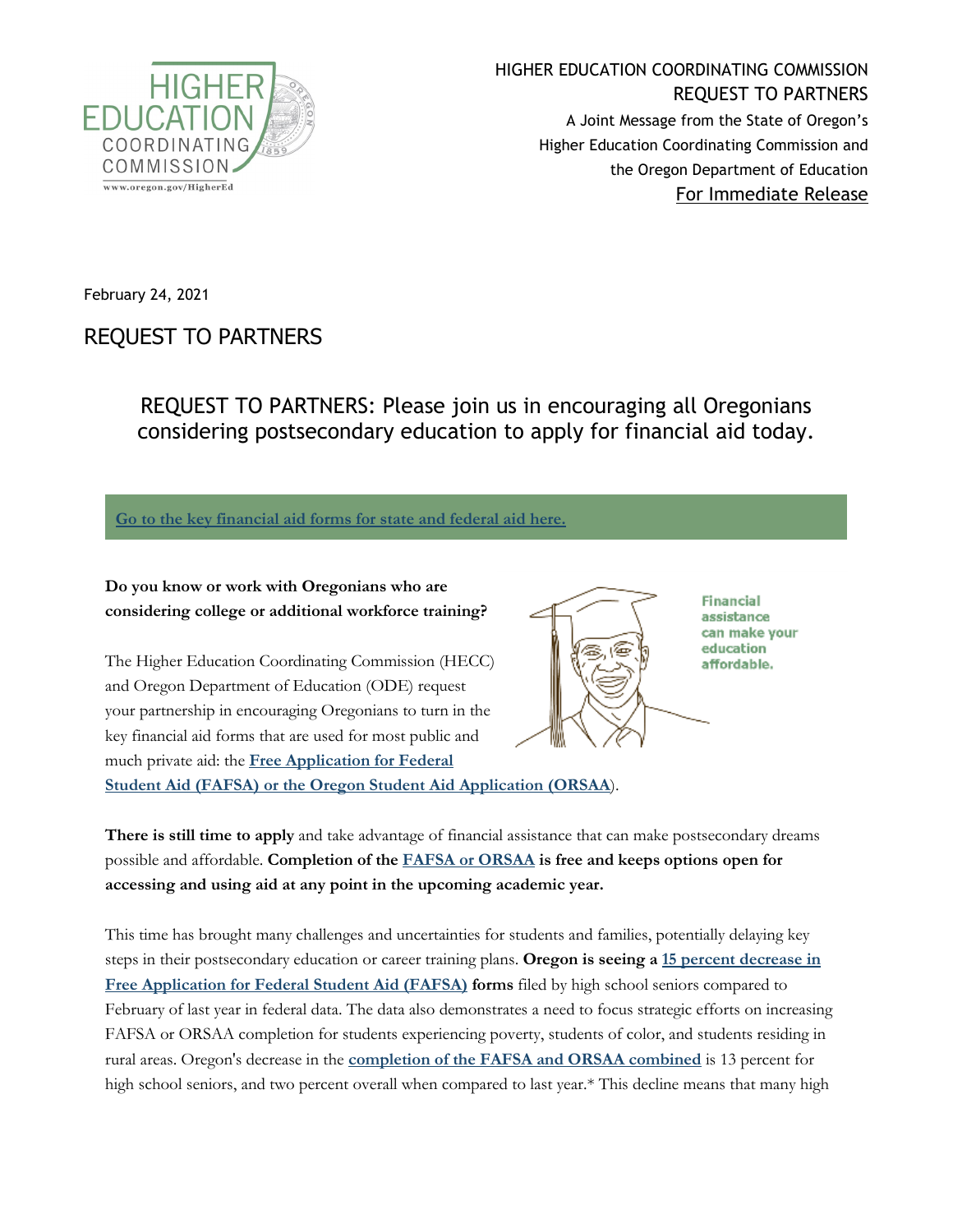school seniors, continuing college students, and adults seeking to continue their education or workforce training could miss out on financial assistance that can make education more affordable.

The information provided on the FAFSA or the ORSAA will determine students' eligibility for public grant aid and numerous scholarships. The ORSAA is Oregon's alternative to the FAFSA for students with Deferred Action for Childhood Arrivals (DACA) and/or undocumented status**.** While these applications can be submitted throughout the academic year, **it is important to file the FAFSA or ORSAA as soon as possible.** Numerous Oregon programs that use information from these forms for determining financial aid eligibility have spring deadlines, including private scholarships and some institutional aid. The deadline for more than 600 scholarships administered by the HECC Office of Student Access and Completion is March 1, 2021. In addition, some grants have limited funding and may run out of funds, so filing late could mean missing out on some forms of aid.

The National Center for Education Statistics (NCES) data shows that students who complete the FAFSA are **[84 percent more likely](https://nam02.safelinks.protection.outlook.com/?url=https%3A%2F%2Fwww.ncan.org%2Fnews%2Fnews.asp%3Fid%3D456025%26utm_medium%3Demail%26utm_source%3Dgovdelivery&data=04%7C01%7Cbeth.wigham%40ode.state.or.us%7C9bf600f83ea443e8302408d8d890523a%7Cb4f51418b26949a2935afa54bf584fc8%7C0%7C0%7C637497461673143598%7CUnknown%7CTWFpbGZsb3d8eyJWIjoiMC4wLjAwMDAiLCJQIjoiV2luMzIiLCJBTiI6Ik1haWwiLCJXVCI6Mn0%3D%7C1000&sdata=BLqxAOh8WMqw%2BauVoWjWWBwq%2BEVoGbmOzyb2BAiB%2BVM%3D&reserved=0)** to enroll in postsecondary education. Please join us in spreading the word far and wide about completing financial aid forms as soon as possible.

## **Below are some tips and tools to help you to encourage FAFSA or ORSAA completion across your communities:**

- Explore Federal Student Aid resources on **[Filling out the FAFSA](https://studentaid.gov/h/apply-for-aid/fafsa)** including **[How Financial Aid](https://studentaid.gov/h/understand-aid/how-aid-works)  [Works](https://studentaid.gov/h/understand-aid/how-aid-works)** and **[Finding FAFSA help.](https://studentaid.gov/apply-for-aid/fafsa/filling-out/help)**
- If you are a high school partner, find out if your high school is participating in Oregon's statewide **[FAFSA/ORSAA Challenge](http://oregongoestocollege.org/ccc/fafsa-orsaa)** and learn how you can help or provide support at events. **[First](https://mailchi.mp/state/press-release-fin-aid-challenge-903667?e=c49bbfd968)  [launched in 2019,](https://mailchi.mp/state/press-release-fin-aid-challenge-903667?e=c49bbfd968)** the Challenge is a partnership between HECC, ODE, and college access partners.
- In January 2021, Oregon's FAFSA/ORSAA Challenge spotlighted 4 high schools that achieved outstanding completion rates: Neah-kah-nie High School, Parkrose High School, Silverton High School, and Wilson High School. Here are the **[strategies they say contribute to their success in](https://www.oregon.gov/highered/about/Pages/FAFSA-ORSAA-promising-practices.aspx)  [helping high school seniors complete the FAFSA/ORSAA](https://www.oregon.gov/highered/about/Pages/FAFSA-ORSAA-promising-practices.aspx)**.
- Look up **[data on the FAFSA/ORSAA rates for your local high school here.](https://www.oregon.gov/highered/research/Pages/fin-aid-application-data.aspx)**
- Highlight for your audiences the many **[ways to pay for college or workforce training](https://www.oregon.gov/highered/plan-pay-for-college/Pages/pay.aspx)**.
- Explore the outreach resources from the HECC **[Office of Student Access and Completion](https://oregonstudentaid.gov/outreach.aspx)**, including an introductory presentation on **[Finding Funds](https://www.youtube.com/watch?v=poaCp-XPG18)** for college, as well as links to flyers, posters, and video trainings.
- Explore **[financial aid opportunities available to DACA undocumented students in Oregon](https://oregonstudentaid.gov/finaid-undocumented.aspx)**. Learn more about **[the ORSAA including tip sheets and data privacy](https://oregonstudentaid.gov/fafsa-orsaa.aspx)**. Data provided by students on the ORSAA is not shared with other agencies, state or federal.
- Learn more about Oregon's state-administered grants and scholarships at **[OregonStudentAid.gov](https://oregonstudentaid.gov/apply-here.aspx)**. Some programs require applications in addition to the FAFSA or ORSAA, including the Oregon